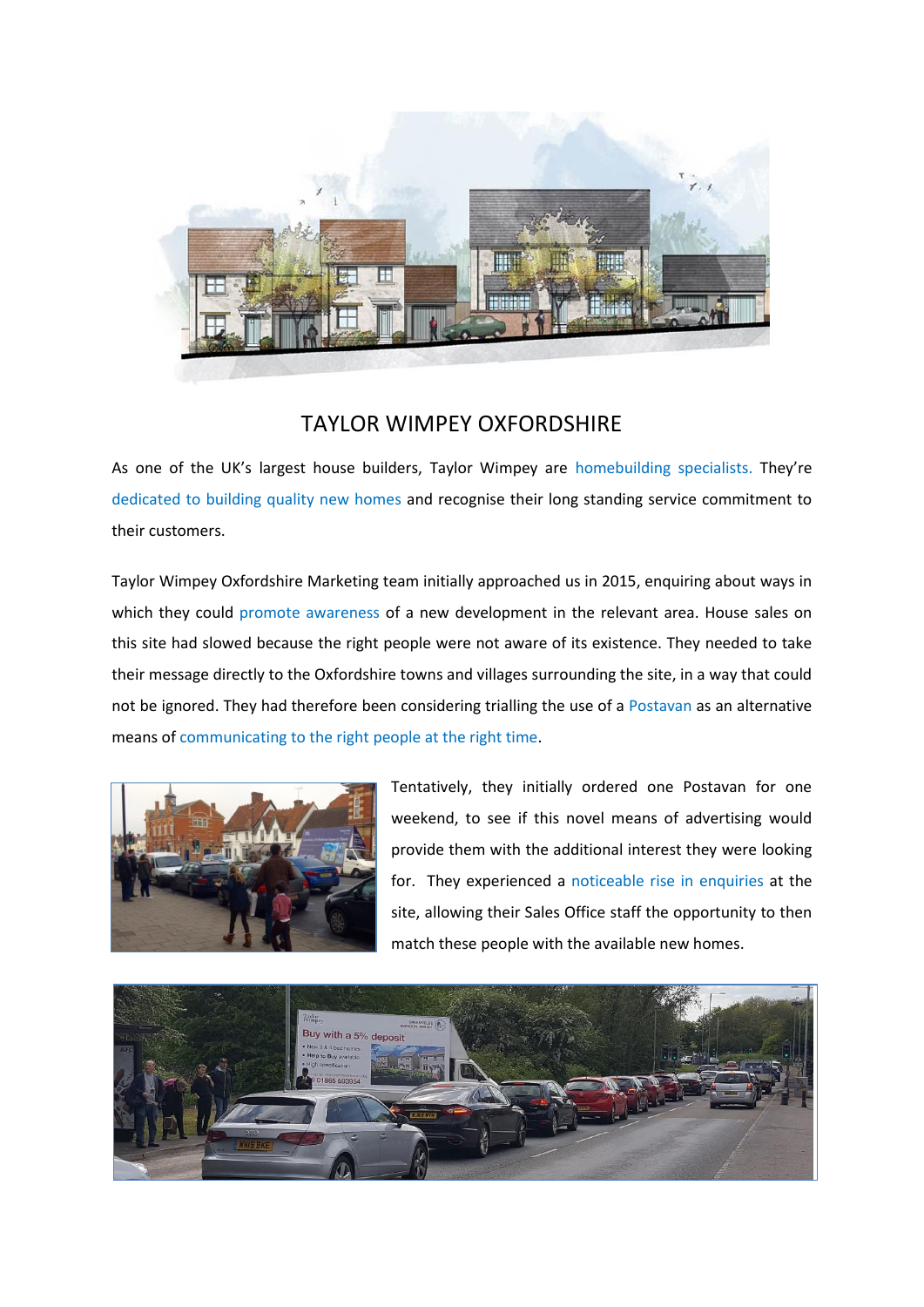Since that first campaign weekend, we have worked with Taylor Wimpey on almost 100 campaigns, for more than 10 site locations, throughout all phases of development.



They have recognised the value of the Postavan not just for selling those last few homes once the initial furore and demand has died down, but also to get the word to the right people as soon as the developments begin, and also often before building has even commenced.





With our option available of reapplying previously used banners, and adding additional flash banners later, it is a win-win situation for Taylor Wimpey as we continue to promote their sites at random as and when they require it, to maintain that momentum and keep the developments on the minds of those potential new homeowners that Taylor Wimpey Oxfordshire are trying to reach out to.

We work together on driver briefs and use their local knowledge, to ensure that the Postavan is seen in the busiest spots each day – for example, stationary at laybys on commuter roads at rush hour, driving through shopping town centres on Saturday mornings, loitering by local events or festivals and meandering through villages catching residents out for a stroll on a Sunday afternoon.